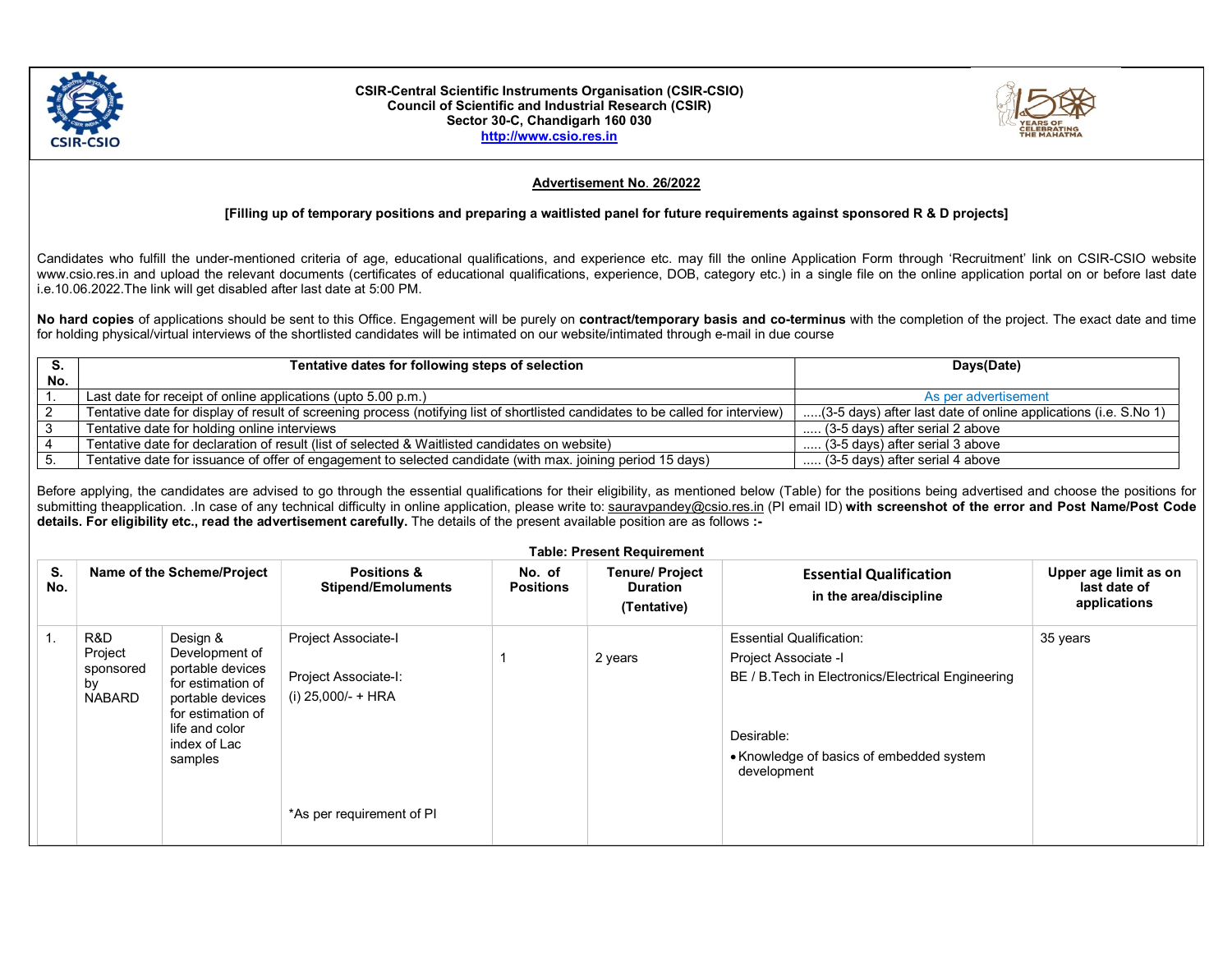| <b>Total vacancies (Tentative)</b> |  | $\sim$ | $\sim$ | $\sim$ | $\sim$ |
|------------------------------------|--|--------|--------|--------|--------|

\$Upper age limit shall be reckoned as on the last date of receipt of applications.

#Experience: Experience shall be counted after obtaining the minimum prescribed qualification

\*Candidates possessing essential qualification (E.Q.) in the required area/discipline only should apply, others are not eligible. Result Awaited candidates are not eligible.

Other Benefits: Accommodation (subject to availability), food facility and other amenities in campus.

### Please note:

- 1. The performance of the candidates selected against all the above-mentioned positions will be reviewed at regular intervals (3/6 months etc.) and based on the performance as per the project mandate, further extension (if applicable) will be provided from time to time.
- 2. The candidates who have already served CSIR-CSIO or any other lab / institute of CSIR as any Project Assistant / Project Fellow / JRF (in contract R&D projects) / SRF (in contract R&D projects) / Research Associate etc. for a total period of 5 years or more are not eligible for these engagements. The candidates who have served for a period less than 5 years will have tenure up to remaining period till completion of five years.
- 3. Medical Facilities for selfwill be provided through CSIR-CSIO Dispensary only to the extent available as per rules. This will be limited to self only and not for family members/dependents.
- 4. Reservation: As regards reservation, if all things are equal, SC/ST/OBC/PH candidates may be given preference over General candidates so as to ensure their representation.
- 5. In case a large number of candidates apply for the position, Selection/Screening Committee will have discretion to shortlist the candidates for interview based on written exam or percentage of marks or desirable qualification/experience or higher qualification or any other criteria deemed fit. In respect of equivalence clause in Essential Qualifications, if a candidate is claiming a particular qualification as equivalent qualification for recruitment as per the requirement of advertisement, then the candidate is required to produce order/letter in this regard, indicating the Authority (with number and date) under which it has been so treated otherwise the Application is liable to be rejected.
- 6. List of selected candidates will be displayed on website. In addition, a waiting panel will also be drawn for meeting future requirements of the project and it will be valid for one year.
- 7. The selected candidates are expected to join within fifteen days from the date of receiving offer of appointment, after completion of pre-appointment formalities like medical examination and character verification etc.
- 8. The selected candidates will have to deposit an amount equivalent to Fifteen Day's stipend as a Security Deposit (Refundable) with CSIR-CSIO, at the time of joining.
- 9. CSIR-CSIO reserves the right to cancel or withdraw the award in case of any discrepancy found, in the candidature of any selected candidate at any stage.
- 10. CSIR-CSIO reserves the right not to fill up a particular position, if it so desires. The number of vacancies indicated above may vary at the time of actual selection.
- 11. No TA will be paid to the candidates for attending the interview.
- 12. The engagement as a Research Intern (RI) (if applicable) under the 'CSIR Diamond Jubilee Research Intern Awards' Scheme is purely on temporary basis. The Intern shall have no claim for further extension. absorption or regularization in CSIR after the expiry/termination of the Internship. The engagement can be terminated by either side by giving one month's notice OR stipend in